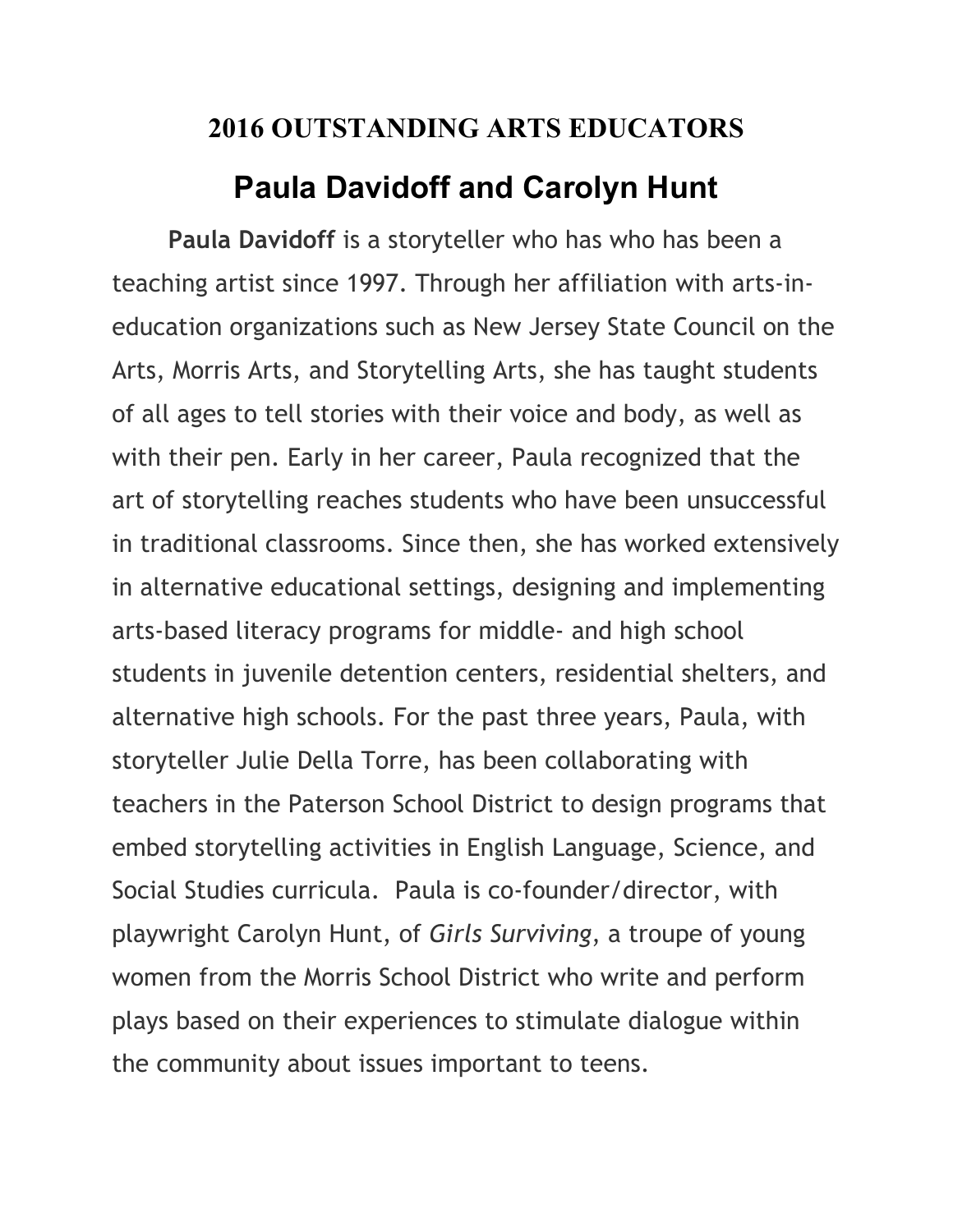She studied storytelling with Susan Danoff, Laura Simms, and Diane Wolkstein and holds a BA from St. John's College (Annapolis, MD) and an MA in literacy education from the Rutgers Graduate School of Education. A mother of five, Paula writes, "...language not only helps us describe and understand life, it has the power to change life."

**Carolyn Hunt** began as an actress, studying at an international theatre school in Nancy, France. Today she is a teaching artist, writer, director, and playwright, helping people of all ages and backgrounds give voice to their stories through writing and performance.

A teaching artist for the New Jersey Writers Project, the New Jersey State Council on the Arts and Playwrights Theatre of New Jersey, she is co-director of *Girls Surviving*, the program she created with Paula Davidoff in 2005. She is also writing a book on that program with Paula entitled *Girls Surviving: Freeing Teen Voices Through Writing and Performance*. An article based on the book, "Raising Voices: Teaching Teen Girls to Speak Out," was published in the September, 2015 issue of the *Teaching Artist Journal.* 

Carolyn teaches playwriting, leads professional development workshops, mentors both prose writers and playwrights, develops curricula and directs. She uses traditional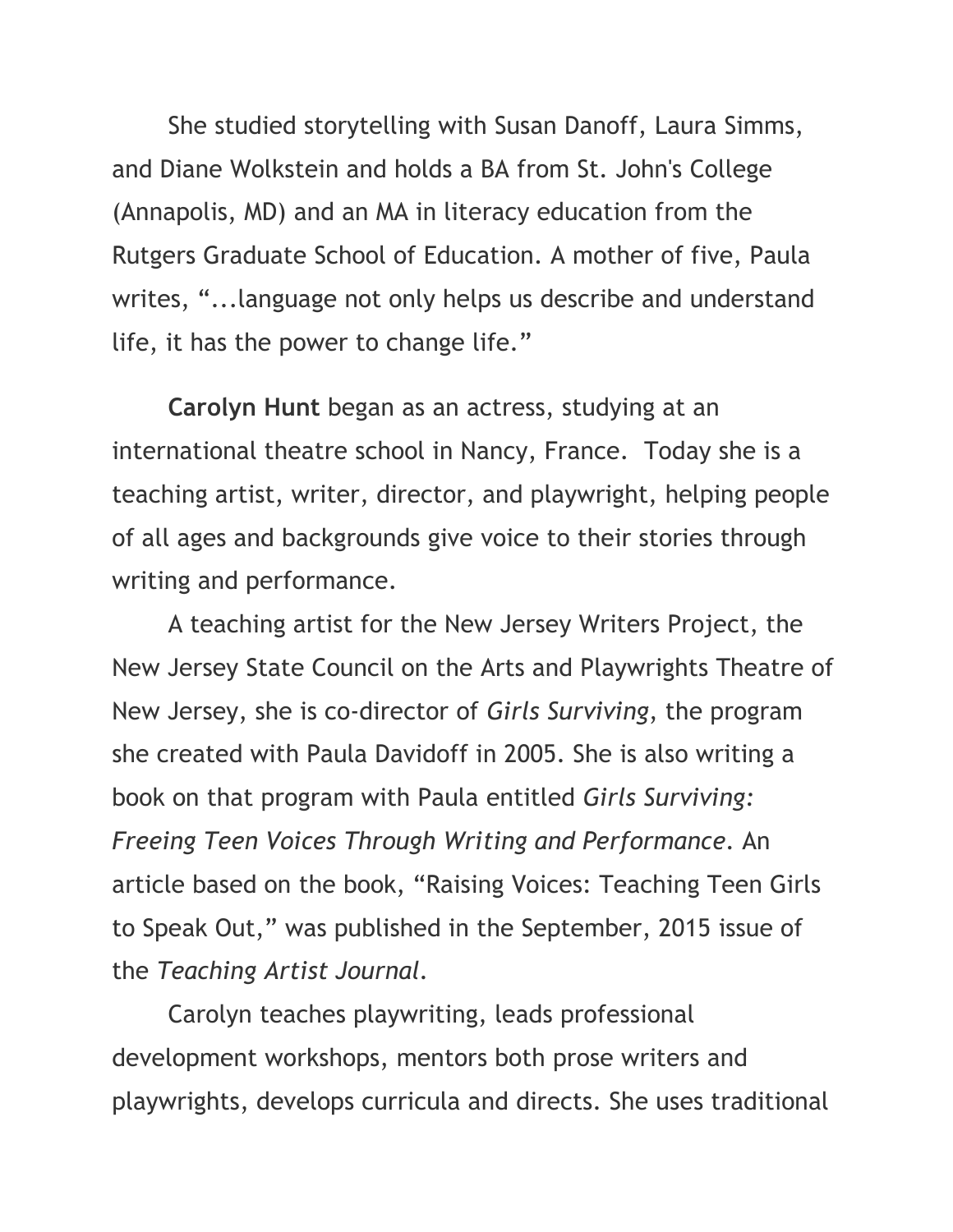dramatic form, literature and playback theatre in her work. In Playback Theatre performances, actors engage in a series of patterned responses to recreate personal stories on stage. Carolyn has adapted these techniques for a variety of groups and organizations that want to explore individual and social issues through personal story or delve deeper into the role that stories play in their lives and work. Carolyn also led workshops for professional storytellers using exercises tailored to providing greater insight into the stories they tell. Affiliated with Writers Theatre of New Jersey since its inception in 1986, Carolyn has helped create and implement playwriting curricula now used in classrooms and professional development workshops throughout the state. She was founder and, for seven years, artistic director of Common Thread Playback Theater, Inc. As a result of her many years of experience working with students, teachers, juvenile offenders, senior citizens, adults with disabilities, community and arts organizations, she was awarded the New Jersey Governor's Award in Arts Education in 2007.

A member of the Dramatists Guild, Carolyn has authored plays touching on welfare reform, politics, gender and religion. She trained at Vassar College's International School of Playback Theater (with Playback founder Jonathan Fox); with Stella Adler; at ACT; the Centre Universitaire International de